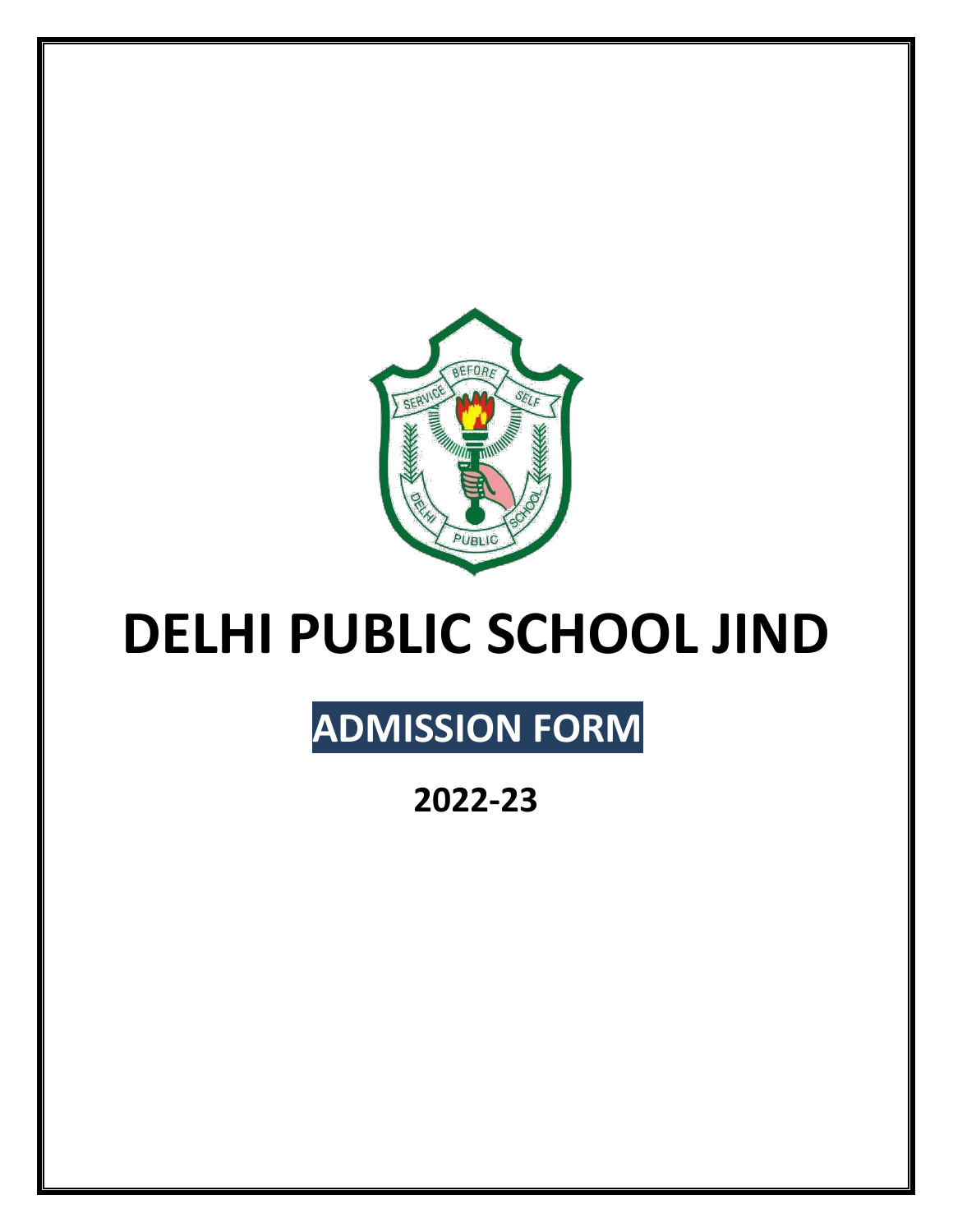| DELHI PUBLIC SCHOOL JIND<br>10 <sup>th</sup> Mile Stone, Lohchab, Safidon Road, Jind - 126102                                                                                      |
|------------------------------------------------------------------------------------------------------------------------------------------------------------------------------------|
| <b>APPLICATION FORM</b><br><b>AFFIX Colored</b><br>Passport size<br>photograph of the<br>Student                                                                                   |
|                                                                                                                                                                                    |
| PARTICULARS OF STUDENT (To be filled in block letters)<br>Child's Name in Full                                                                                                     |
| Date of Birth (DD/MM/YYYY)                                                                                                                                                         |
| Date of Birth (in Words)                                                                                                                                                           |
| Age as on 31 March '22 (Year of Admission) Year<br>Month<br>Days                                                                                                                   |
| Mother Tongue<br>Nationality of Child                                                                                                                                              |
| Male <sup>1</sup><br>Gender (Please Tick √)<br>Religion<br>Female                                                                                                                  |
| $\bigcup_{\mathsf{OBC}}\bigcup_{\mathsf{SC}}\bigcup_{\mathsf{ST}}\bigcup_{\mathsf{UTban}}\bigcup_{\mathsf{Rural}}\bigcup_{\mathsf{Rural}}\mathsf{S}$ taff ward<br>GN !<br>Category |
| <b>Blood Group</b>                                                                                                                                                                 |

## **DETAILS OF THE PREVIOUS SCHOOL ATTENDED BY THE CHILD**

| Name & Address Of the school | <b>Affiliated to</b><br><b>Board</b> | <b>Medium of</b><br><b>Instruction</b> | <b>Class Passed</b> | Aggregate percent<br>or overall grade |
|------------------------------|--------------------------------------|----------------------------------------|---------------------|---------------------------------------|
|                              |                                      |                                        |                     |                                       |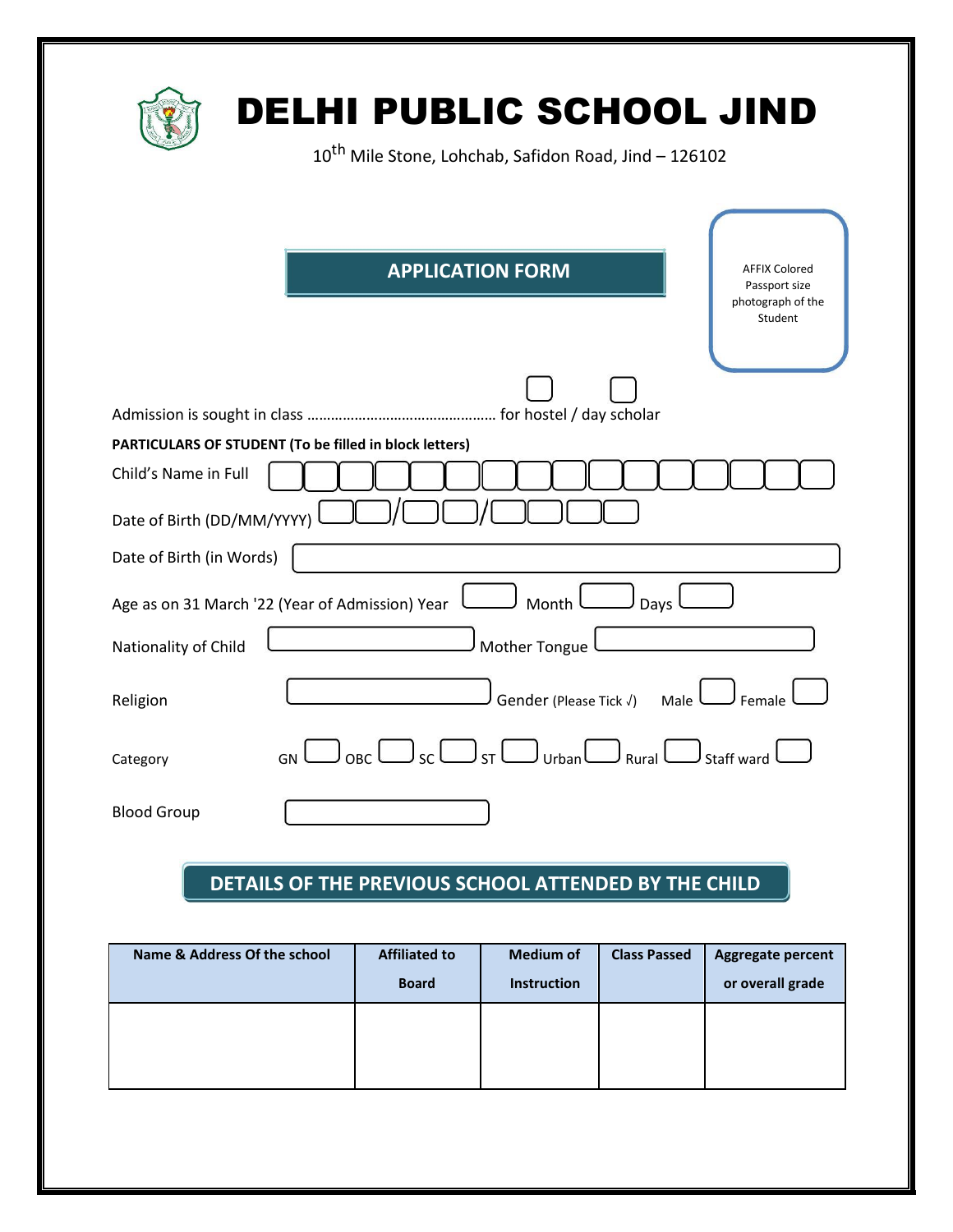| <b>AFFIX Colored</b><br>Passport size<br>Photograph of<br>Mother | <b>PARTICULARS OF PARENTS</b> | <b>AFFIX Colored</b><br>Passport size<br>Photograph of<br>Father |
|------------------------------------------------------------------|-------------------------------|------------------------------------------------------------------|
|                                                                  | <b>Mother</b>                 | <b>Father</b>                                                    |
| <b>Name</b>                                                      |                               |                                                                  |
| <b>Academic Qualification</b>                                    |                               |                                                                  |
| Occupation                                                       |                               |                                                                  |
| <b>Designation</b>                                               |                               |                                                                  |
| <b>Official Address</b>                                          |                               |                                                                  |
| Phone / Fax No.                                                  |                               |                                                                  |
| Cell No.                                                         |                               |                                                                  |
| E-Mail Id                                                        |                               |                                                                  |
| <b>Annual Income</b>                                             |                               |                                                                  |
|                                                                  |                               |                                                                  |
| <b>Permanent Address</b>                                         |                               | Pin Code _____________________                                   |
|                                                                  |                               | Pin Code ____________________                                    |

- **1. I know that fees once deposited are not-refundable and issue of admission form does not give guarantee of admission.**
- **2. I have made careful note of various details regarding the payment of school fees. I have made satisfactory arrangements for remittance of school fees by due dates without any reminder from the school otherwise late fine shall be paid by me. I will pay the school fees by cash or through Drafts in favour of Delhi Public School Jind as per rules. I fully understand that the fee once deposited will not be refunded in any case.**
- **3. I hereby state that Date Of Birth & Spellings of name of my child/ward given in this form are correct to the best of my knowledge and I shall not make any request for change in future.**
- **4. I shall read carefully the rules, regulations and procedures laid down in the school Almanac and being desirous of having my child/ ward education in Delhi Public School Jind. I hereby agree to abide by them in all respects.**